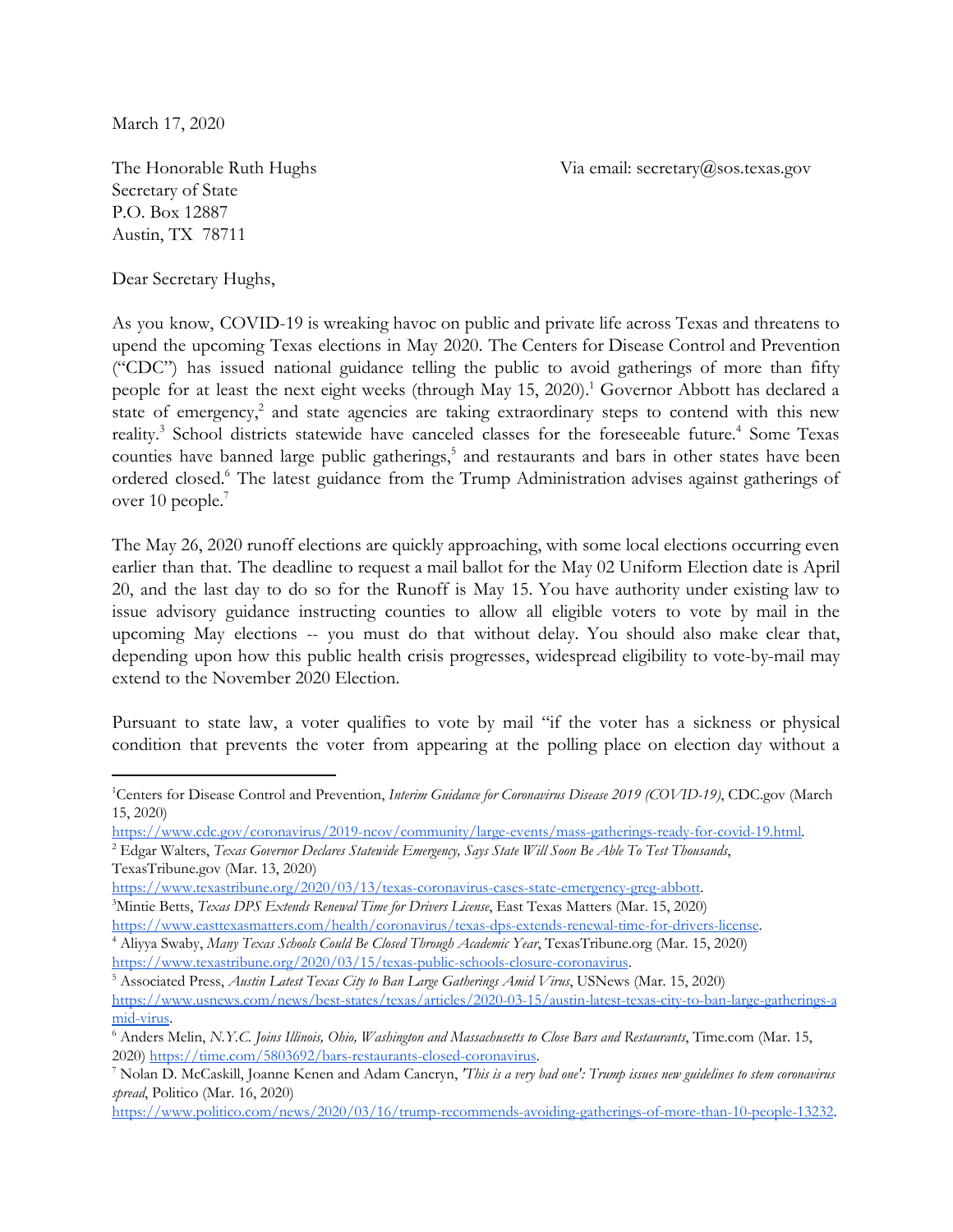likelihood . . . of injuring the voter's health." As detailed in part above, elected officials and government agencies from local school boards to the CDC have recognized the extraordinary nature of this pandemic and taken extreme measures to try to mitigate the spread of COVID-19. Under these unprecedented circumstances, it is clear that merely going to a crowded venue, such as any polling location, in person constitutes a likelihood of injuring a voter's health. And the more people who risk their own health by gathering in groups also exponentially increases the risk of spreading the disease to others and causing greater societal damage. As has already been demonstrated by elections in other parts of the world, individual Texans are likely to mitigate their own risks by simply not showing up at the polls to vote.<sup>8</sup>

Texans should not be asked to choose between their physical well-being and their fundamental right to vote. Fortunately, the Texas Legislature has seen fit to provide voters who face threats to their physical well-being the option to vote by mail. Given that this is not the typical scenario under which voting by mail is conducted, it is incumbent on your office to issue guidance to counties to make clear that, at least as it pertains to the current, unprecedented circumstances, this widespread COVID-19 pandemic constitutes a sufficient circumstance for any eligible voter to vote by mail in the upcoming primary runoff election or any local elections taking place before that date. This is a statewide -- indeed worldwide -- crisis, and it is important that counties provide uniformity to voters. Counties also need time to prepare for the increased logistical needs of receiving more mail-ballot applications, so time is of the essence in issuing guidance to county officials. As Texas's Chief Election Officer and as a leader of our state, it is your duty to provide this uniformity and guidance during this tumultuous time.<sup>9</sup>

\* \* \*

<sup>8</sup> Rym Momtaz,, Elisa Braun & Laura Kayali, *Coronavirus Pushes French Local Election Turnout to Historic Low*, Politico.com (Mar. 15, 2020) [https://www.politico.eu/article/coronavirus-pushes-french-local-election-turnout-to-historic-low.](https://www.politico.eu/article/coronavirus-pushes-french-local-election-turnout-to-historic-low/)

<sup>9</sup> *See* Tex. Elec. Code Sec. 31.003.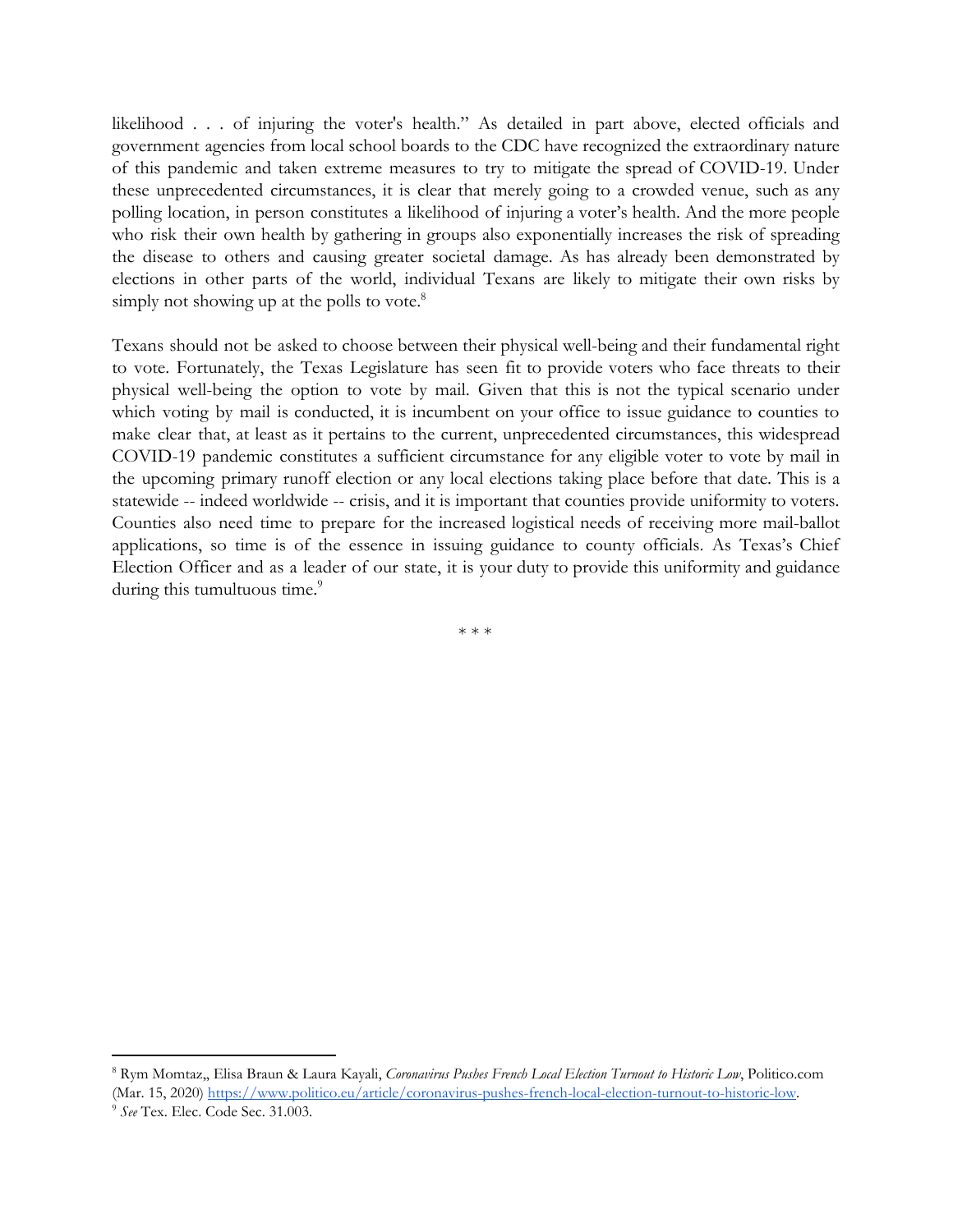The undersigned organizations urge you to address this situation immediately.<sup>10</sup> If you fail to act, we will pursue any legal steps necessary to vindicate the voting rights of all eligible Texas voters in this precarious time.

Sincerely,

Thomas Buser-Clancy, Senior Staff Attorney ACLU Foundation of Texas, Inc.

Margaret Fung Asian American Legal Defense and Education Fund (AALDEF)

Sarah Ortiz Shields Austin Tech Alliance

Dave Jones, President Clean Elections Texas

Dennis Borel Coalition of Texans with Disabilities

Mark York Dallas AFL CIO

Emgage Action

TeQuila Chatmon Home and Healing

Antonio Arellano Jolt

Grace Chimene, President League of Women Voters Texas

<sup>&</sup>lt;sup>10</sup> While conducting substantially expanded vote-by-mail operations is an important first step, it is nowhere near sufficient by itself to respond to the pandemic's potential effect on our elections. For example, many Native American communities and other Texans lack home delivery of mail, and people like them will not be able to take advantage of vote by mail under any reasonably foreseeable circumstances. Over the coming weeks and months, additional steps will likely need to be taken to ensure that disruptions to the electoral process are kept to a minimum. The Leadership Conference on Civil and Human Rights and other civil rights organizations have compiled a list of proposed next steps in preparing for upcoming elections in the midst of the pandemic, which you can view here: <https://www.naacpldf.org/wp-content/uploads/COVID-19-Coalition-Letter-3.16.20.pdf>.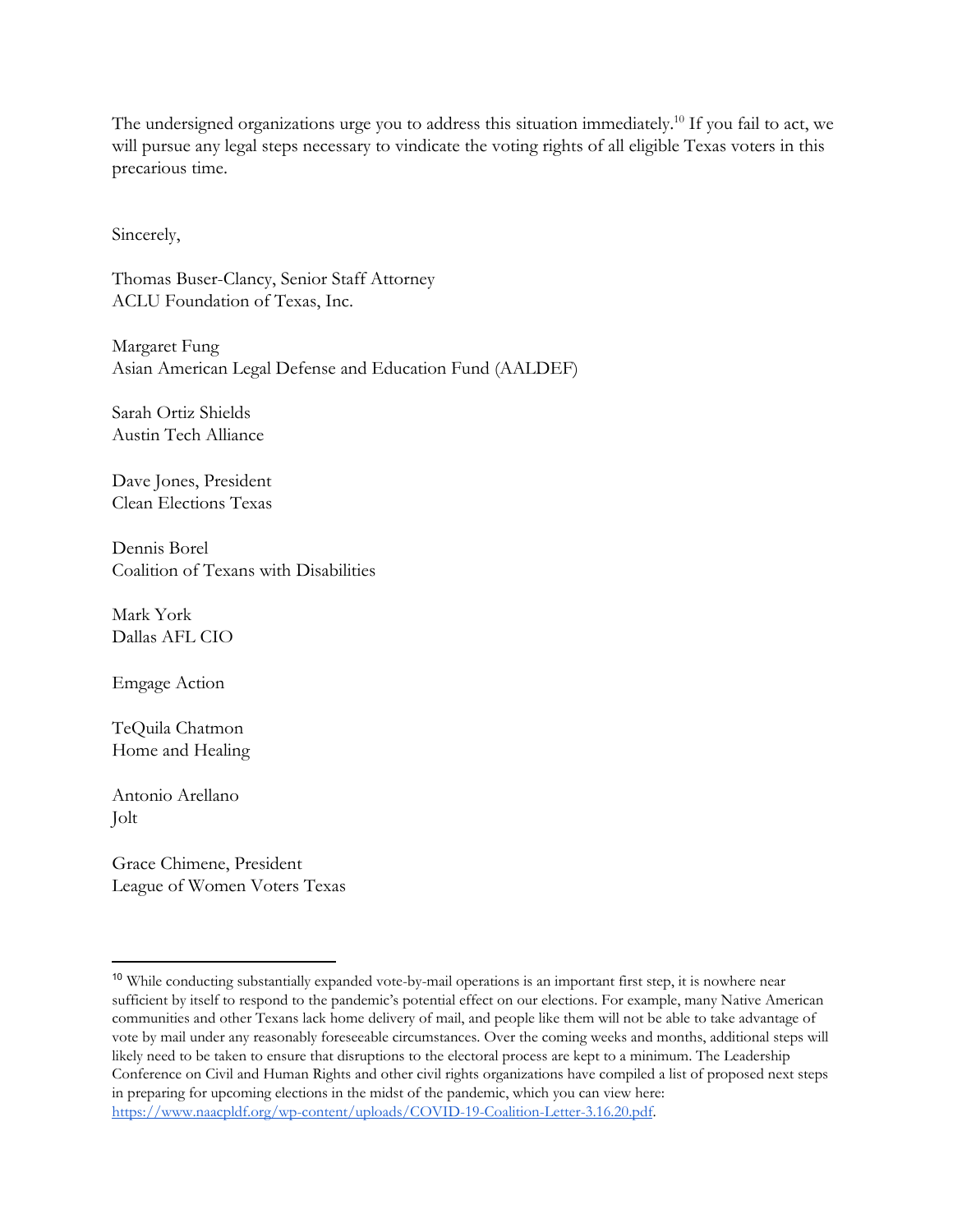State Representative Rafael Anchía, Chair Mexican American Legislative Caucus

H. Drew Galloway MOVE Texas Action Fund

Leah C. Aden NAACP Legal Defense and Educational Fund, Inc.

Arturo Vargas National Association of Latino Elected and Appointed Officials (NALEO) Educational Fund

Jamila Benkato Protect Democracy

Adrian Shelley Public Citizen

Bob Kafka REV UP Texas

Tom Cummins San Antonio AFL-CIO Central Labor Council

Rick Levy, President Texas AFL-CIO

Beth Stevens Texas Civil Rights Project

Carisa Lopez Texas Freedom Network

Hany Khalil Texas Gulf Coast Area Labor Federation

Michelle Tremillo Texas Organizing Project

Bay Scoggin Texas Public Interest Research Group

Rabbi David Segal Texas Religious Action Center of Reform Judaism